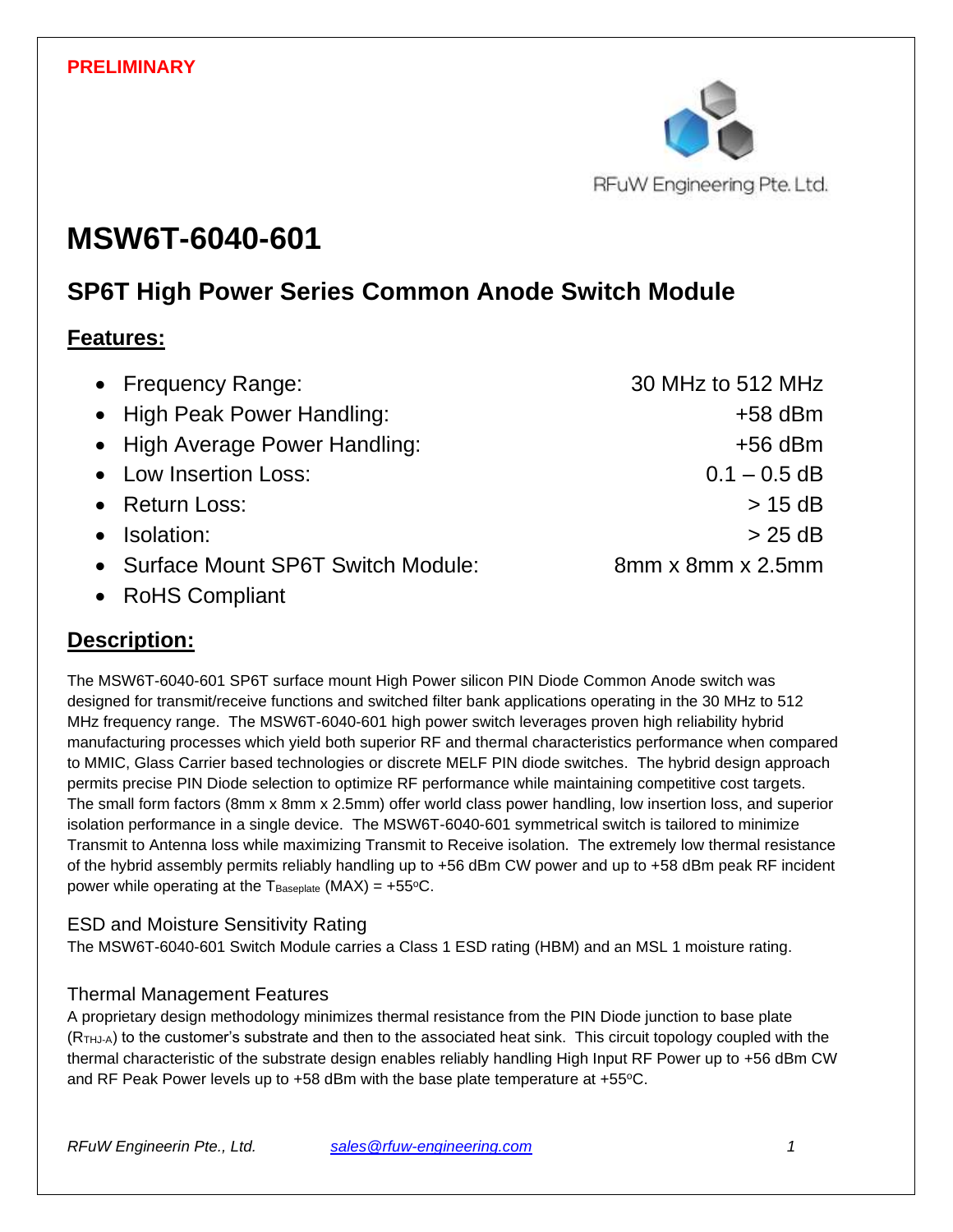### **MSW6T-6040-601 Series Common Anode SP6T Switch Module Schematic**



# **Absolute Maximum Ratings** @ Zo=50Ω, TA= +25°C.

| <b>Parameter</b>                              | <b>Conditions</b>                                                                                            | <b>Absolute Maximum Value</b>                        |
|-----------------------------------------------|--------------------------------------------------------------------------------------------------------------|------------------------------------------------------|
| <b>Forward Current - ON ARM</b>               |                                                                                                              | 600 mA                                               |
| <b>Reverse Voltage - OFF</b><br><b>ARMS</b>   |                                                                                                              | 275 V                                                |
| <b>Forward Diode Voltage</b>                  | $I_F = 200$ mA                                                                                               | 1.2V                                                 |
| <b>Operating Temperature</b>                  |                                                                                                              | -65 $\mathrm{^{\circ}C}$ to 125 $\mathrm{^{\circ}C}$ |
| <b>Storage Temperature</b>                    |                                                                                                              | $-65^{\circ}$ C to $+125^{\circ}$ C                  |
| <b>Junction Temperature</b>                   |                                                                                                              | $+175^{\circ}$ C                                     |
| <b>Assembly Temperature</b>                   | $T = 10$ sec                                                                                                 | $+260^{\circ}$ C for 10 sec                          |
| <b>CW Incident Power</b>                      | Source VSWR: 1.2:1, Load<br>VSWR: 1.2:1.<br>$T_{\text{CASE}} = +55^{\circ}C$ , Cold Switching                | $+56$ dBm                                            |
| <b>Peak Incident Power</b><br><b>Handling</b> | Source VSWR: 1.2:1, Load<br>VSWR: 1.2:1,<br>$PW = 30$ usec, $DC = 20$ %,<br>$T_{\text{case}} = +55^{\circ}C$ | $+58$ dBm                                            |

T<sub>CASE</sub> is defined as the temperature of the bottom ground surface of the device.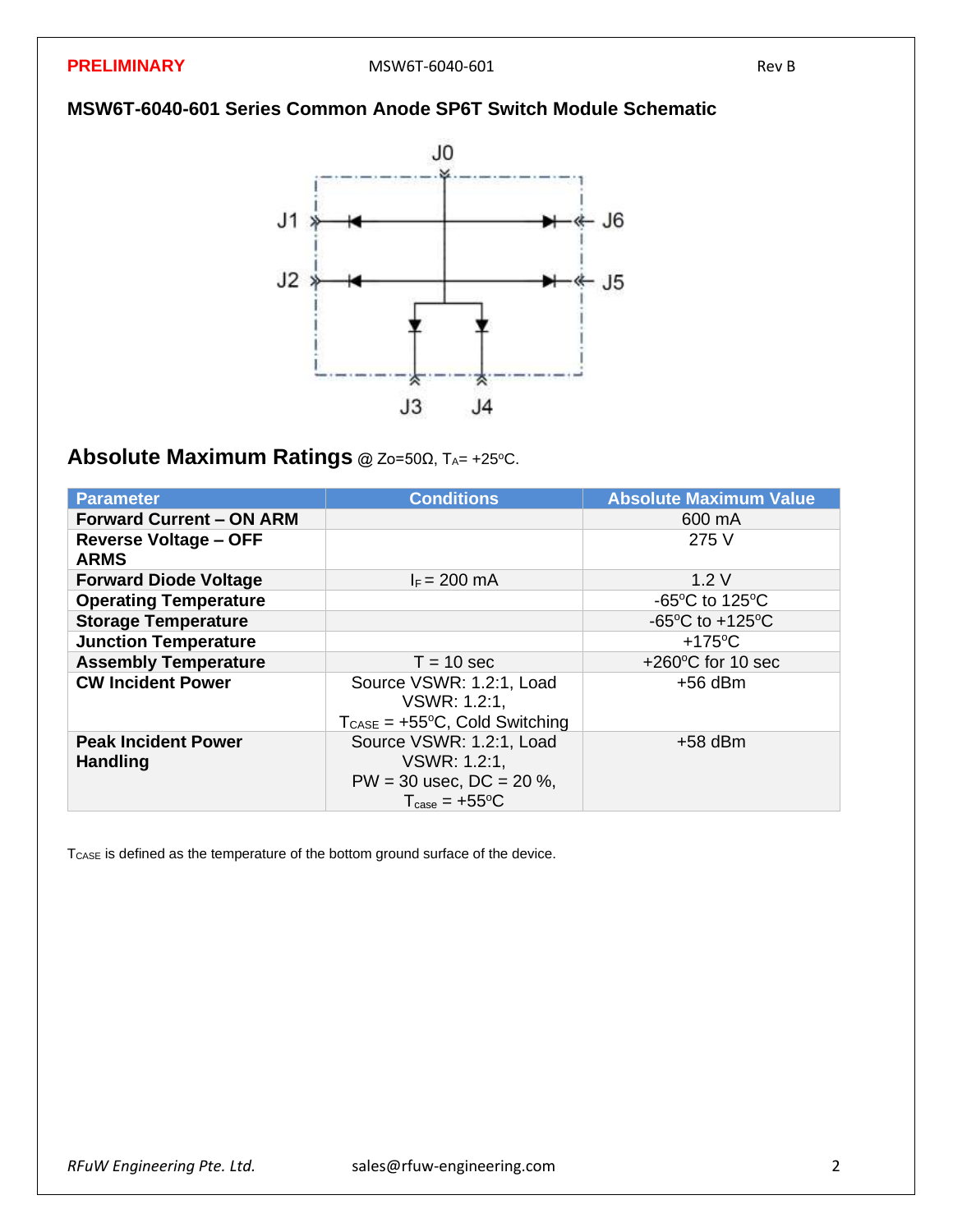### **MSW6T-6040-601 Electrical Specifications** @ Zo=50Ω, TA= +25°C

| <b>Parameter</b>                  | <b>Symbol</b>    | <b>Test Condition</b>                          |    | <b>Typ</b><br><b>Value</b> | <b>Max</b><br><b>Value</b> | <b>Units</b> |
|-----------------------------------|------------------|------------------------------------------------|----|----------------------------|----------------------------|--------------|
| <b>Frequency</b>                  | F                |                                                | 30 |                            | 512                        | <b>MHz</b>   |
| <b>Insertion Loss</b>             | IL               | ON ARM: $I_F = 200$ mA                         |    |                            |                            |              |
|                                   |                  | OFF ARMs: $V_R = -50V \text{ @ } 0 \text{ mA}$ |    |                            |                            |              |
|                                   |                  | $P_{IN} = -10$ dBm                             |    |                            |                            |              |
|                                   |                  | 30 MHz - 250 MHz (*)                           |    | 0.1                        | 0.2                        | dB           |
|                                   |                  | 250 MHz - 400 MHz (*)                          |    | 0.3                        | 0.4                        | dB           |
|                                   |                  | 400 MHz - 512 MHz (*)                          |    | 0.4                        | 0.5                        | dB           |
| <b>Return Loss</b>                | <b>RL</b>        | $P_{IN} = -10$ dBm                             |    |                            |                            | dB           |
|                                   |                  | ON ARM: $I_F = 200$ mA                         |    |                            |                            |              |
|                                   |                  | OFF ARMS: $V_R = -50V \& 0 \text{ mA}$         |    |                            |                            |              |
|                                   |                  | 30 MHz $-$ 300 MHz (*)                         | 15 | 20                         |                            | dB           |
|                                   |                  | 300 MHz $-$ 512 MHz (*)                        | 11 | 13                         |                            | dB           |
| <b>Isolation</b>                  | <b>ISO</b>       | $P_{IN} = -10$ dBm                             |    |                            |                            |              |
|                                   |                  | ON ARM: $I_F = 200$ mA                         |    |                            |                            |              |
|                                   |                  | OFF ARMS: $V_R = -50V \& 0 \text{ mA}$         |    |                            |                            |              |
|                                   |                  | 30 MHz - 300 MHz (*)                           | 28 | 35                         |                            | dB           |
|                                   |                  | 300 MHz $-$ 512 MHz (*)                        | 25 | 27                         |                            | dB           |
| <b>CW Incident</b>                | $P_{inc}$ (CW)   | ON ARM: IF = $300 \text{ mA}$                  |    |                            | 56                         | dBm          |
| Power (Note 1)                    |                  | OFF ARMS: $VR = -250V \text{ @ } 0 \text{ mA}$ |    |                            |                            |              |
|                                   |                  | 1.2:1 Source VSWR & 1.2:1 Load VSWR            |    |                            |                            |              |
|                                   |                  | $T_{\text{CASE}} = +55^{\circ}C$               |    |                            |                            |              |
| <b>Peak Incident</b>              | $P_{inc}$ (Peak) | ON ARM: IF = $500 \text{ mA}$                  |    |                            | 58                         | dBm          |
| Power (Note 1)                    |                  | OFF ARMS: VR = -275V @ 0 mA                    |    |                            |                            |              |
|                                   |                  | 1.2:1 Source VSWR & 1.2:1 Load VSWR,           |    |                            |                            |              |
|                                   |                  | $PW = 30$ usec, Duty Cycle = 20%, $T_{CASE} =$ |    |                            |                            |              |
|                                   |                  | $+55^{\circ}$ C                                |    |                            |                            |              |
| <b>Switching Time</b><br>(Note 2) | tsw              | 50% TTL to to 90% RF Voltage                   |    | 1.5                        | 3                          | usec         |

Conditions:

(\*) These specifications can be fine-tuned with external bias components.

- 1. The PIN Diode minimum reverse DC Voltage (VHIGH) is used to maintain the High Resistance state in the OFF PIN Diode. It is determined by the RF frequency, incident power, pulse width, duty cycle, characteristic impedance and VSWR in addition to the RF characteristics of the PIN Diodes.
- 2. Switching time defined to be from 50% TTL signal to 10/90% RF Voltage. This is controlled by the PIN Diode Driver circuit performance as well as the RF characteristics of the PIN Diodes.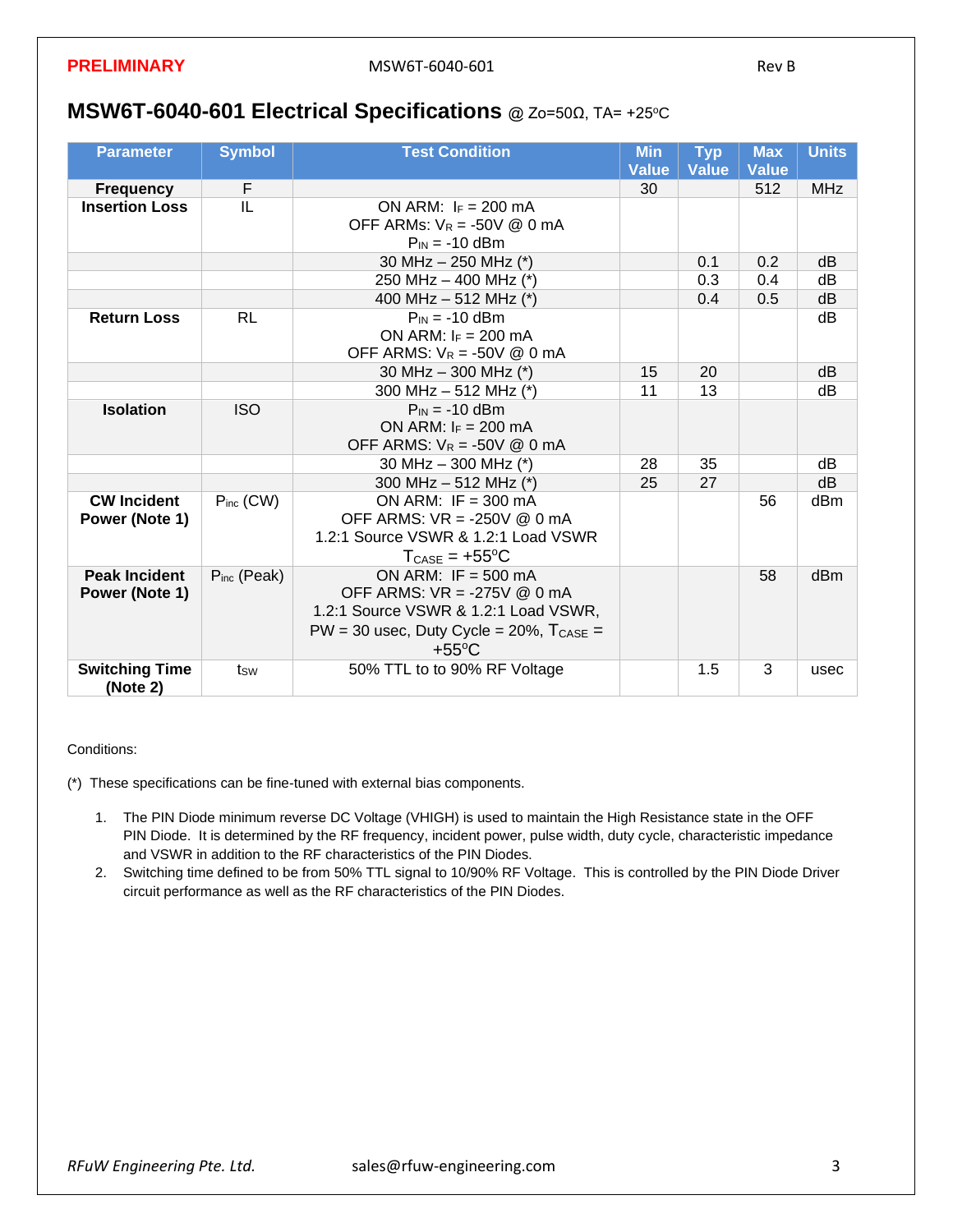### **MSW6T-6040-601 Small Signal RF Characteristics**

### **MSW6T-6040-601 Insertion Loss**



### **MSW6T-6040-601 Return Loss**

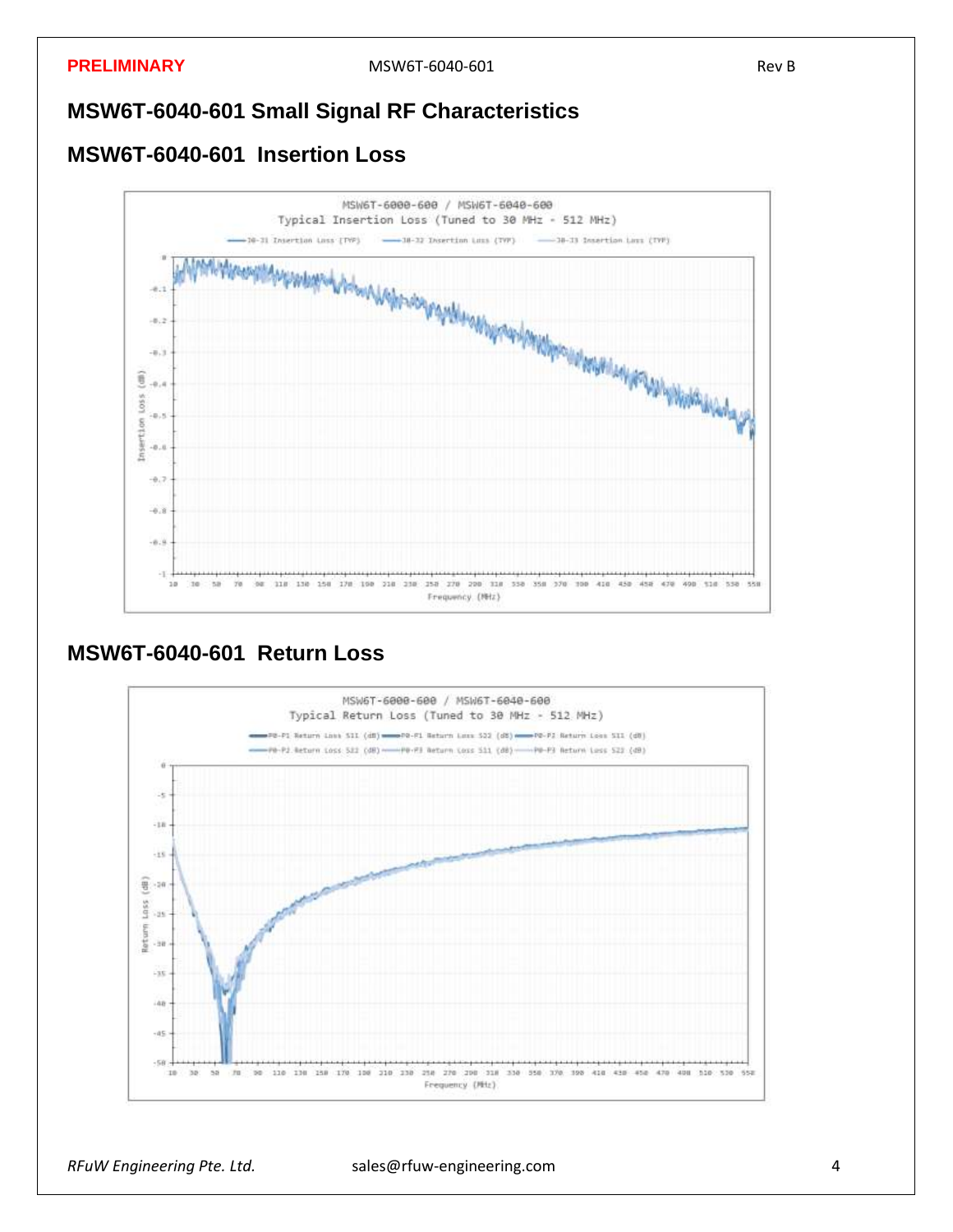### **PRELIMINARY** Rev B

### **MSW6T-6040-601 Isolation**

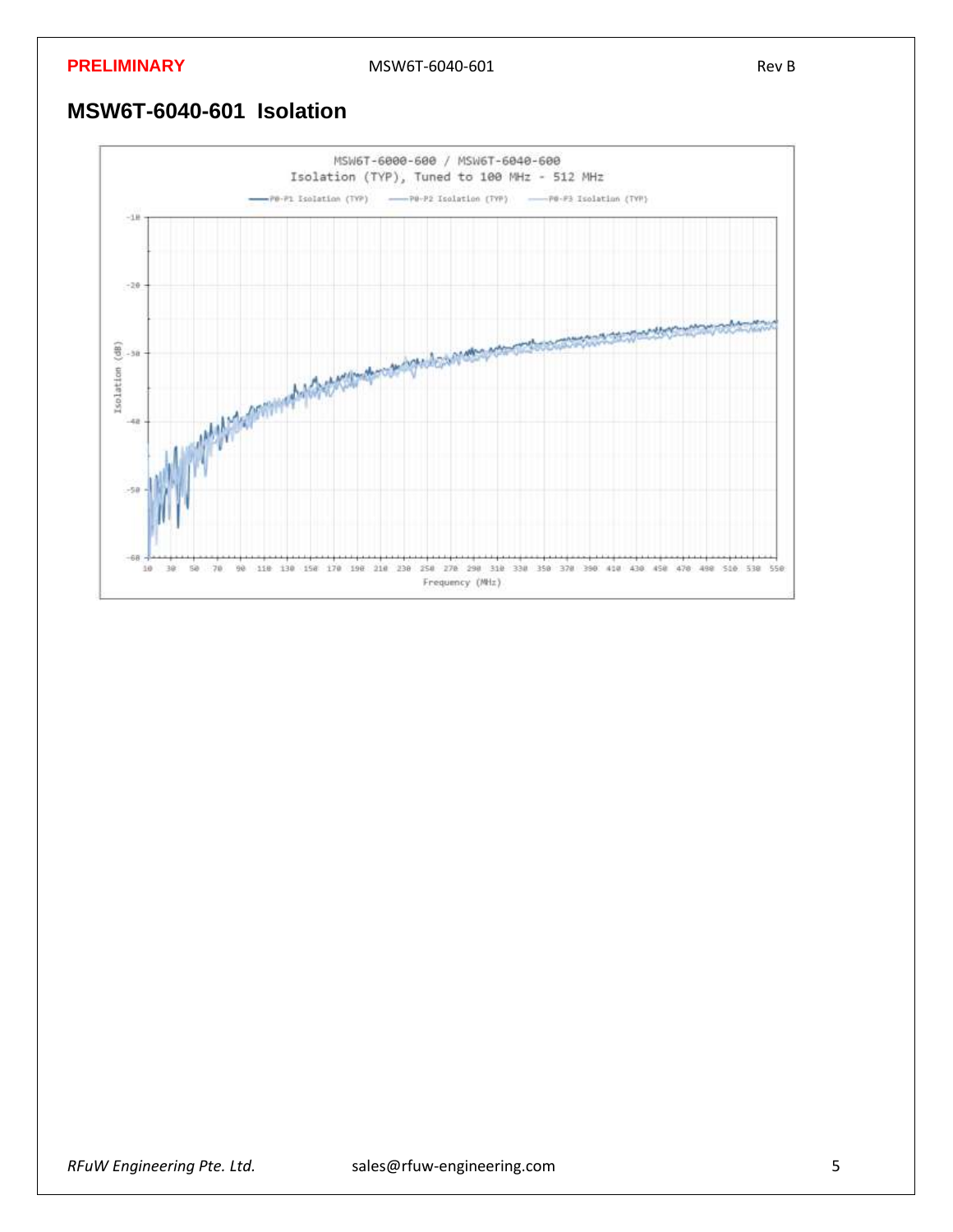# **MSW6T-6040-601 Operating Truth Table:**

| <b>State</b>                                                              | J <sub>0</sub><br><b>Bias</b> | J <sub>1</sub><br><b>Bias</b>     | J <sub>2</sub><br><b>Bias</b>     | J3<br><b>Bias</b>                 | J <sub>4</sub><br><b>Bias</b>     | J <sub>5</sub><br><b>Bias</b>     | J6<br><b>Bias</b>                 |
|---------------------------------------------------------------------------|-------------------------------|-----------------------------------|-----------------------------------|-----------------------------------|-----------------------------------|-----------------------------------|-----------------------------------|
| State 1<br><b>J0-J1 Low Loss</b><br>J2-J6 Isolation                       | $+5V$                         | $0V$ $@$<br>$+200mA$              | $V_{MRB}$ $@$<br>0 <sub>m</sub> A | VMRB <sup>@</sup><br>0 mA         | VMRB <sup>@</sup><br>0 mA         | VMRB <sup>@</sup><br>0 mA         | $V_{MRB}$ $@$<br>0 <sub>m</sub> A |
| State 2<br><b>J0-J2 Low Loss</b><br>J1,J3-J6 Isolation                    | $+5V$                         | VMRB @<br>0 <sub>m</sub> A        | $+0V$ @<br>$+200mA$               | $V_{MRB}$ $@$<br>0 mA             | $V_{MRB}$ $@$<br>0 mA             | $V_{MRB}$ $@$<br>0 mA             | $V_{MRB}$ $@$<br>0 <sub>m</sub> A |
| State 3<br><b>J0-J3 Low Loss</b><br>J1, J2, J4-J6<br><b>Isolation</b>     | $+5V$                         | $V_{MRB}$ $@$<br>0 <sub>m</sub> A | $V_{MRB}$ $@$<br>0 <sub>m</sub> A | +0V $@$<br>$+200mA$               | $V_{MRB}$ $@$<br>0 <sub>m</sub> A | $V_{MRB}$ $@$<br>0 <sub>m</sub> A | $V_{MRB}$ $@$<br>0 <sub>m</sub> A |
| State 4<br><b>J0-J4 Low Loss</b><br>$J1 - J3, J5, J6$<br><b>Isolation</b> | $+5V$                         | $V_{MRB}$ $@$<br>0 <sub>m</sub> A | $V_{MRB}$ $@$<br>0 <sub>m</sub> A | VMRB @<br>0 mA                    | $+0V$ @<br>$+200mA$               | $V_{MRB}$ $@$<br>0 <sub>m</sub> A | $V_{MRB}$ $@$<br>0 mA             |
| State 5<br><b>J0-J5 Low Loss</b><br>J1-J4, J6 Isolation                   | $+5V$                         | $V_{MRB}$ $@$<br>0 mA             | $V_{MRB}$ $@$<br>0 <sub>m</sub> A | $V_{MRB}$ $@$<br>0 <sub>m</sub> A | $V_{MRB}$ $@$<br>0 <sub>m</sub> A | +0V $@$<br>+200mA                 | $V_{MRB}$ $@$<br>0 <sub>m</sub> A |
| State 6<br><b>J0-J6 Low Loss</b><br>J1-J5 Isolation                       | $+5V$                         | $V_{MRB}$ $@$<br>0 <sub>m</sub> A | $V_{MRB}$ $@$<br>0 <sub>m</sub> A | $V_{MRB}$ $@$<br>0 mA             | $V_{MRB}$ $@$<br>0 mA             | VMRB <sup>@</sup><br>0 mA         | $+0V$ @<br>+200mA                 |

Note: 1) VMRB value please refer to the Minimum Reverse Bias Voltage vs Frequency table to determine the required biasing voltage as various frequencies and power levels.

# **Minimum Reverse Bias Voltage vs Frequency**

| <b>Frequency</b>               | <b>30 MHz</b> | <b>88 MHz</b> | <b>225 MHz</b> | 512 MHz |
|--------------------------------|---------------|---------------|----------------|---------|
| <b>Reverse Bias</b><br>Voltage | 200V          | 185V          | 150V           | 100V    |
| Note: Signal conditions:       |               |               |                |         |
| Input Power:                   | 100W (CW)     |               |                |         |
| Source VSWR:                   | 1.2:1         |               |                |         |
| Load VSWR:                     | 1.2:1         |               |                |         |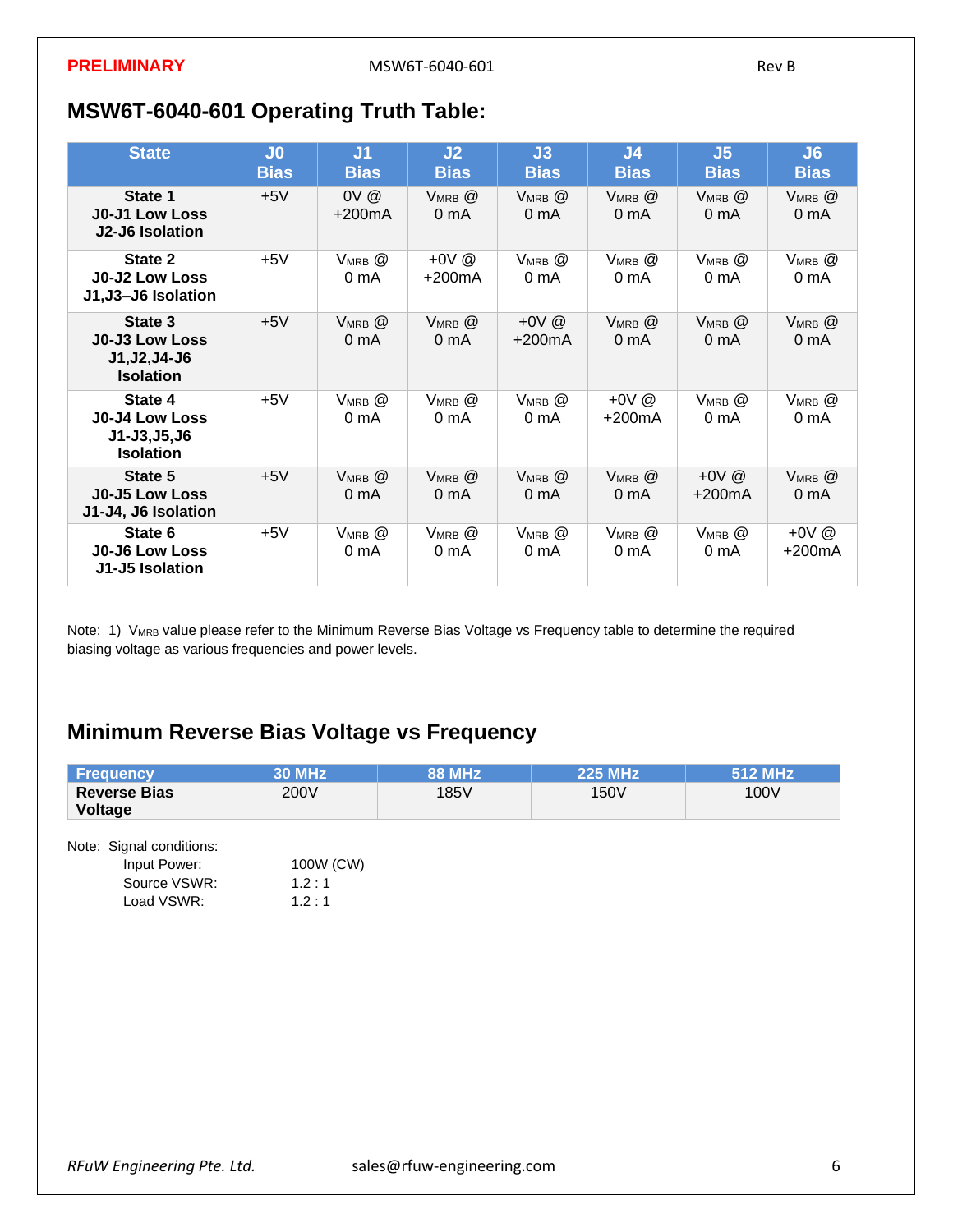## **Assembly Instructions**

The MSW6T-6040-601 may be attached to the printed circuit card using solder reflow procedures using either RoHS or Sn63/ Pb37 type solders per the Table and Temperature Profile Graph shown below:

| <b>Profile Parameter</b>                   | <b>Sn-Pb Assembly Technique</b>                   | <b>RoHS Assembly Technique</b>                    |
|--------------------------------------------|---------------------------------------------------|---------------------------------------------------|
| Average ramp-up rate $(TL$ to<br>$T_P$     | $3^{\circ}$ C/sec (max)                           | $3^{\circ}$ C/sec (max)                           |
| Preheat                                    |                                                   |                                                   |
| Temp Min $(T_{smin})$                      | $100^{\circ}$ C                                   | $100^{\circ}$ C                                   |
| Temp Max $(Tsmax)$                         | $150^{\circ}$ C                                   | $150^{\circ}$ C                                   |
| Time ( min to max) $(t_s)$                 | $60 - 120$ sec                                    | $60 - 180$ sec                                    |
| $T_{\text{smax}}$ to $T_L$                 |                                                   |                                                   |
| Ramp up Rate                               |                                                   | $3^{\circ}$ C/sec (max)                           |
| Peak Temp (T <sub>P</sub> )                | $225^{\circ}$ C +0 $^{\circ}$ C / -5 $^{\circ}$ C | $260^{\circ}$ C +0 $^{\circ}$ C / -5 $^{\circ}$ C |
| Time within 5°C of Actual Peak             |                                                   |                                                   |
| Temp $(T_P)$                               | 10 to 30 sec                                      | 20 to 40 sec                                      |
| <b>Time Maintained Above:</b>              |                                                   |                                                   |
| Temp $(T_L)$                               | $183^{\circ}$ C                                   | $217^{\circ}$ C                                   |
| Time $(t_L)$                               | 60 to 150 sec                                     | 60 to 150 sec                                     |
| Ramp Down Rate                             | $6^{\circ}$ C/sec (max)                           | 6°C/sec (max)                                     |
| Time 25 $\rm{^{\circ}C}$ to T <sub>P</sub> | 6 minutes (max)                                   | 8 minutes (max)                                   |

## **Solder Re-Flow Time-Temperature Profile**

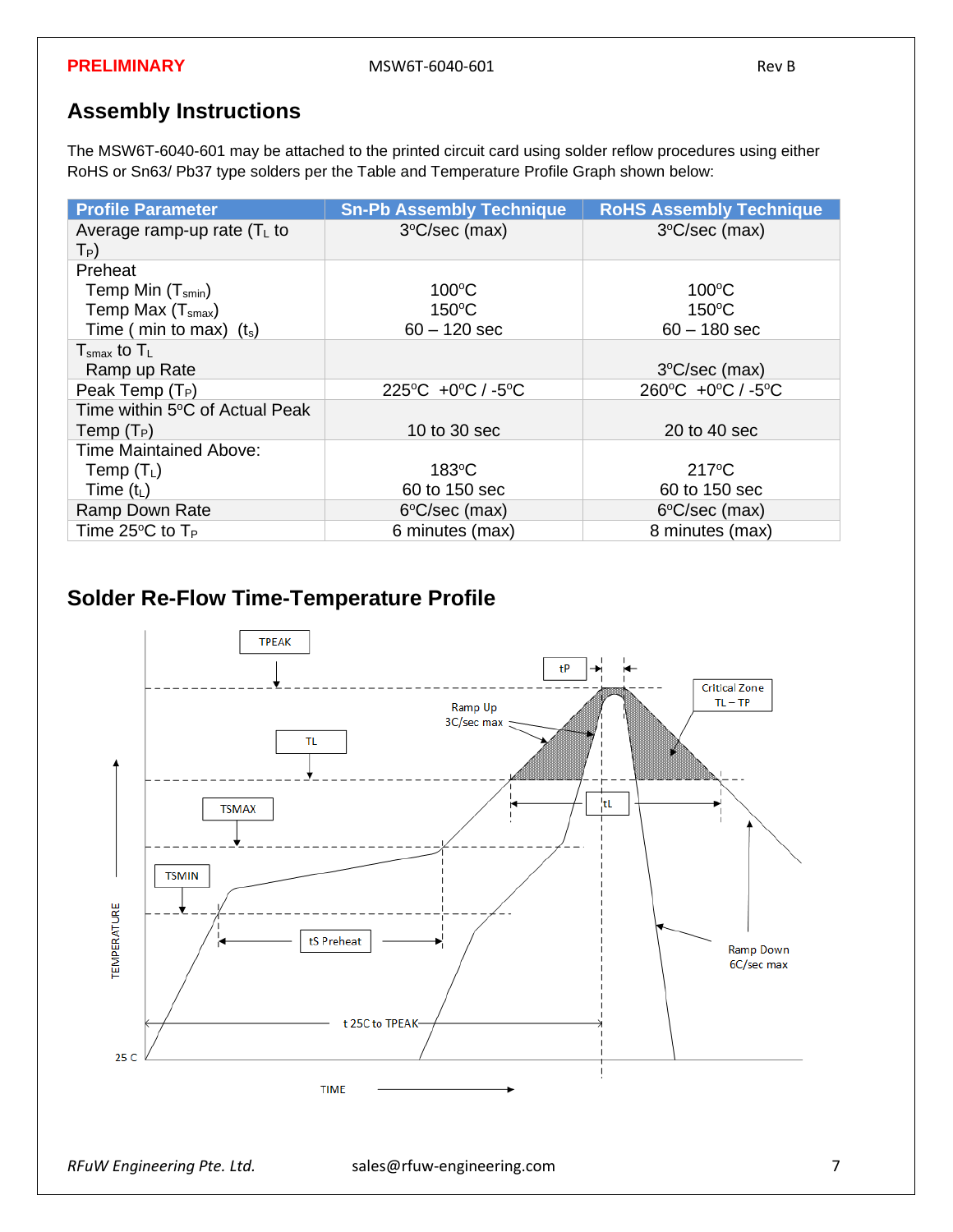**PRELIMINARY** Rev B MSW6T-6040-601





**Figure 1 Module Outline and Markings; Units in mils**

Notes:

- 1) Metalized area on backside is the RF, DC and Thermal ground. In user's end application this surface temperature must be managed to meet the power handling requirements.
- 2) RF Cover: White Ceramic
- 3) Substrate Material: 20 mils Aluminum Nitride (AlN)

### **MSW6T-6040-601 Suggested Solder Footprint (Units in mils)**

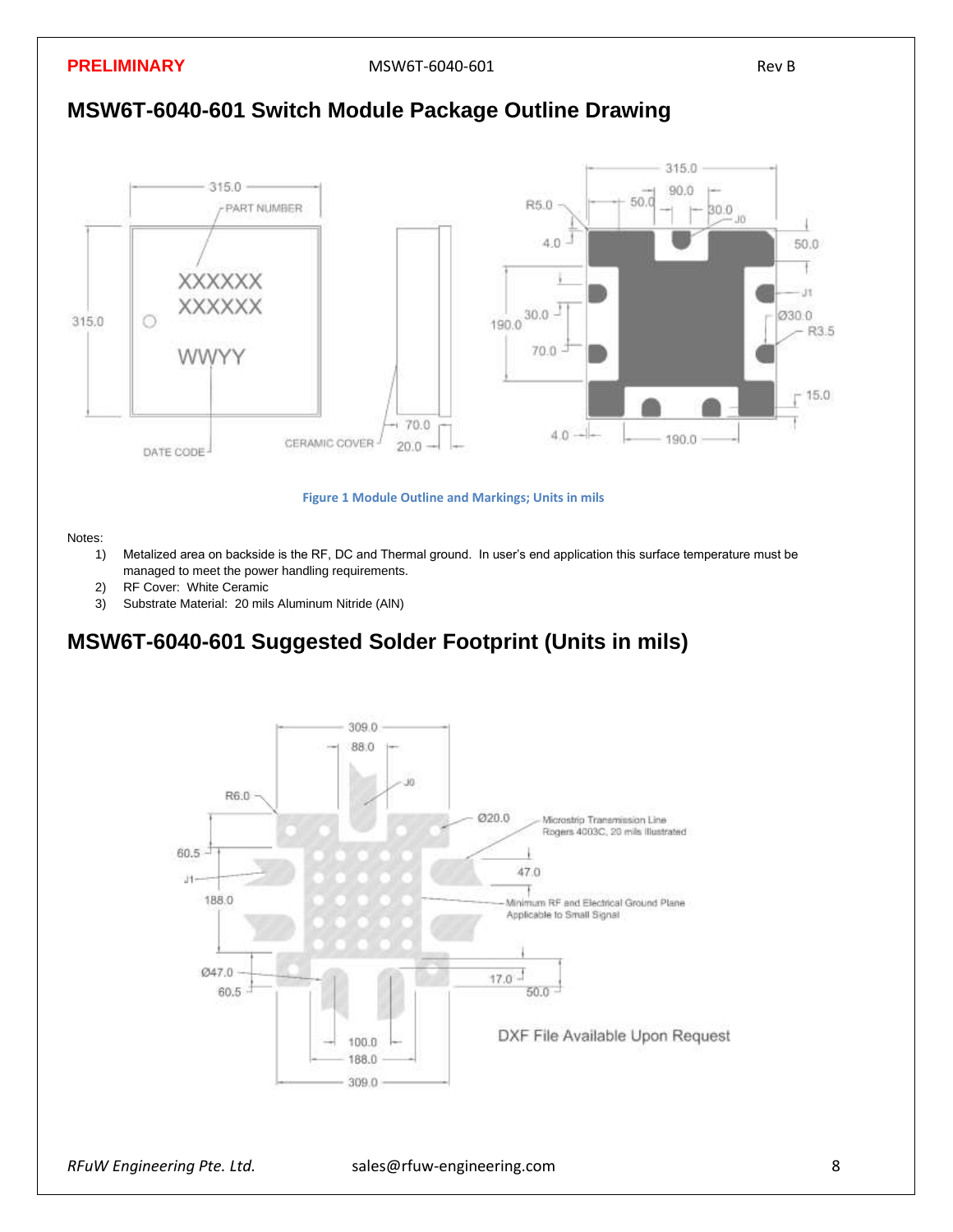### **Thermal Design Considerations:**

The design of the MSW6T-6040-601 permits the maximum efficiency in thermal management of the PIN Diodes while maintaining extremely high reliability. Optimum switch performance and reliability of the device can be achieved by the maintaining the base ground surface temperature of less than +55°C.

There must be a minimal thermal and electrical resistance between the bottom surface of the switch package and ground/heat sink system. Adequate thermal management is required to maintain a T<sub>JC</sub> at less than +175°C and thereby avoid adversely affecting the semiconductor reliability. Special care must be taken to assure that minimal voiding occurs in the solder connection in the area shaded in red in the figure shown below: